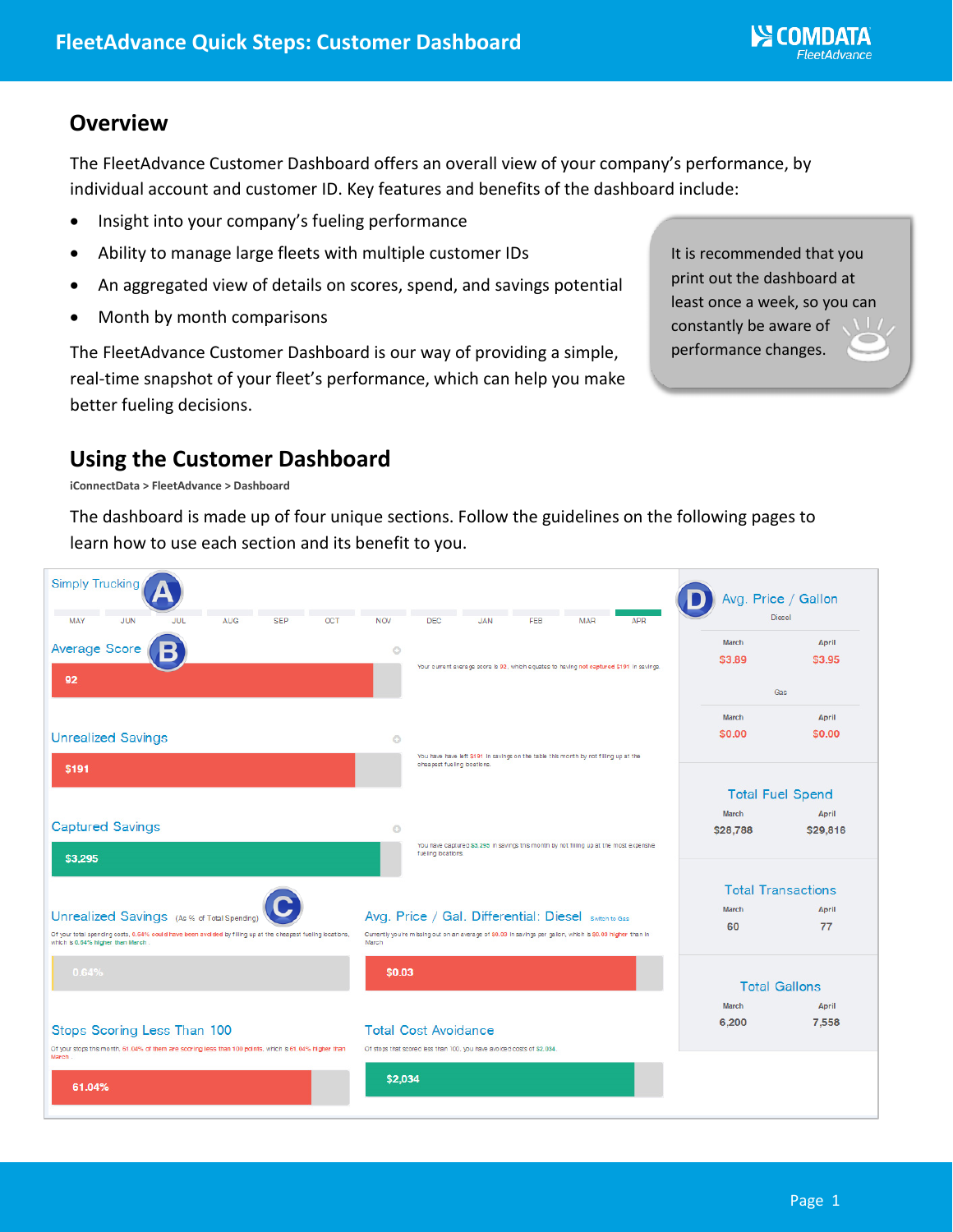#### **A. Account and Month Selection**

The data in the dashboard rolls up to your highest access level. For example, if you have account code access, you can review the overall performance of your assigned accounts and drill down into their associated customer IDs.

The top of the page displays the name associate to your default account (or customer ID). If you have multiple, a drop-down is available for additional selection.

# **SIMPLY TRUCKING** DISC COMPANY, INC.

COMDATA CAN-CA X2 **DISC NETWORK CDN** MASTER BREW BEV.

The dashboard opens to the current month, which reflects the current month to date. Up to 12 months of data is available, which provides a historical view of your performance.

### **B. Overall Savings**

The first three sections (Average Score, Unrealized Savings, Captured Savings)provide a snapshot of your overall savings.

To view the makeup of these numbers, drill down by selecting the "+" sign. For example, if you are at the account access level, and drill down into **Unrealized Savings**, you can see a dollar amount of missed savings for each associated customer ID. The drill down will display the first five lowest performers, so you'll know who needs immediate attention.

To view the makeup of an individual customer ID's performance, select the red graph from the initial drill down to be directed to the Opportunity Analyzer.

| 92<br><b>Unrealized Savings</b><br>\$191      |
|-----------------------------------------------|
|                                               |
|                                               |
|                                               |
|                                               |
| Showing the lowest performing customers first |
| 03003<br>\$191                                |
|                                               |
| <b>Captured Savings</b>                       |
| \$3,295                                       |

A brief description is provided for each section of the Dashboard, so you know exactly what the displayed number means and its affect on you.